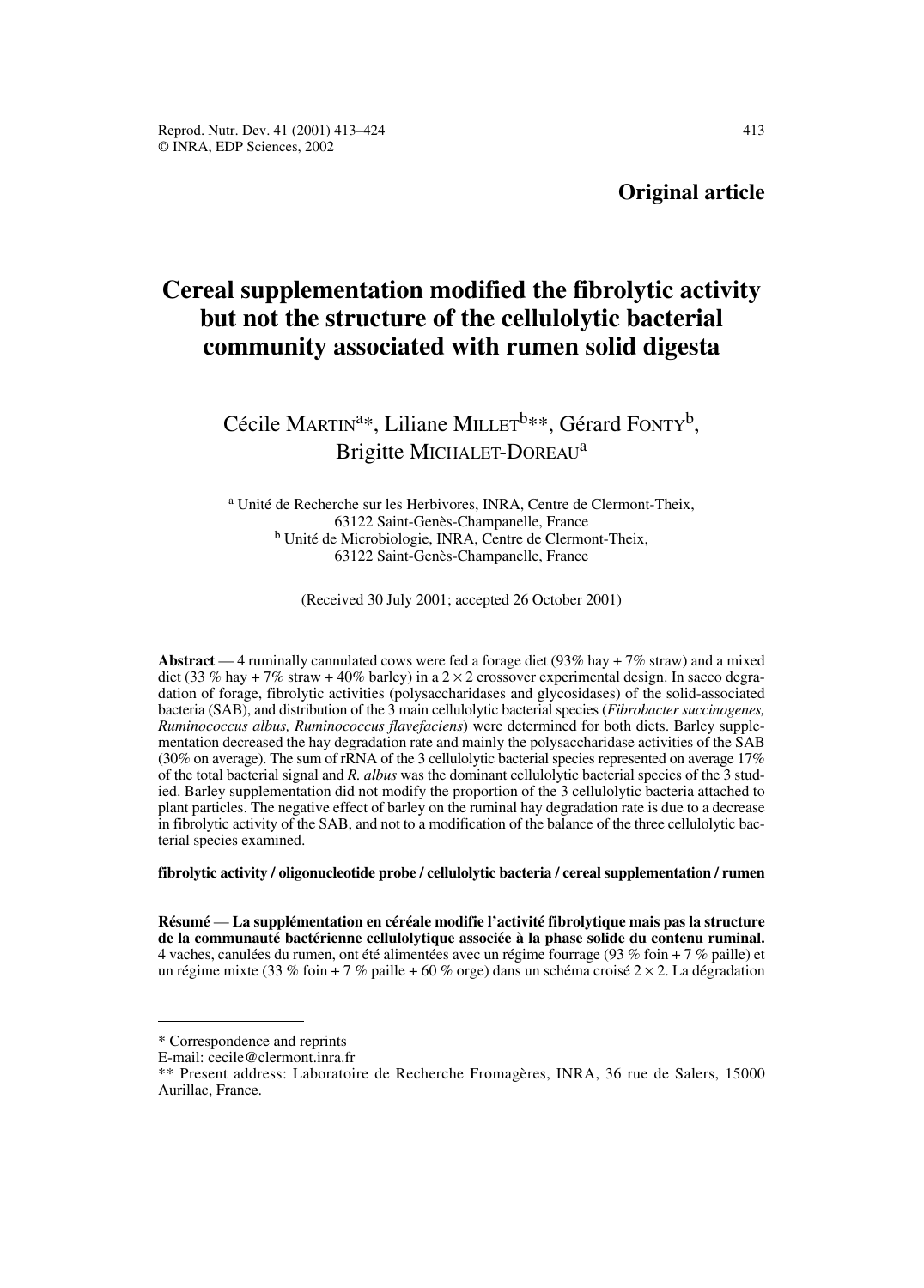en sachet du foin, les activités fibrolytiques des bactéries associées à la phase solide (SAB), et la distribution des 3 principales espèces bactériennes cellulolytiques (*Fibrobacter succinogenes, Ruminococcus albus, Ruminococcus flavefaciens*) ont été déterminées pour chaque régime. La supplémentation en orge diminuait la vitesse de dégradation du foin et essentiellement les activités polyosidasiques des SAB (30 % en moyenne). La population des 3 espèces bactériennes cellulolytiques représentait en moyenne 17 % de l'ARN bactérien total, et *R. albus* était l'espèce cellulolytique dominante parmi les 3 espèces étudiées. L'apport d'orge dans la ration ne modifiait pas la proportion des 3 espèces cellulolytiques attachées aux particules végétales. L'effet dépressif de l'orge sur la vitesse de dégradation du foin s'explique par une diminution de l'activité fibrolytique des SAB, et non par une modification de l'équilibre des trois espèces bactériennes cellulolytiques étudiées.

## **activité fibrolytique / sonde oligonucléotidique / bactérie cellulolytique / supplémentation en céréale / rumen**

## **1. INTRODUCTION**

The supplementation of forage diets with readily fermentable carbohydrates (RFC) is known to depress ruminal fibre digestion. At a constant feeding level, this depression is not due to a modification in the ruminal particulate passage rate but rather to a decrease in the fiber degradation rate [14]. Different studies [5, 18] have related the negative effect of RFC on fiber degradation rate to a decrease in fibrolytic activity of the solid-associated bacteria (SAB), which is considered to be the most active microbial population in plant cell wall degradation. However, it can be supposed that RFC supplementation alters the colonization of plant material by cellulolytic bacteria [11, 29]. Therefore, the origin of the fibrolytic activity decrease in the SAB involved by RFC remains unknown. A specific decrease in the fibrolytic activity of the SAB and/or a modification in the repartition (number, species) of the cellulolytic bacteria colonizing the plant material may be supposed. The purpose of the experiment was to investigate the effect of barley supplementation on ruminal fiber digestion in relation to changes in the fibrolytic activity and structure of the solid phase-attached cellulolytic bacterial community. The originality of this work was to use the oligonucleotide probes to quantify 3 cellulolytic bacterial species (*Fibrobacter succinogenes, Ruminococcus* *flavefaciens, Ruminococcus albus*) in the rumen microbial communities. These cellulolytic bacteria were chosen because of their importance in the ruminal ecosystem and because of the availability of well-characterized species-specific oligonucleotide probes [19].

## **2. MATERIALS AND METHODS**

## **2.1. Experimental design, animals and feeding**

4 adult dry Jersey cows (average BW 528  $\pm$  57 kg) received two successive diets in a  $2 \times 2$  crossover experimental design. The first diet was 93% unchopped Cocksfoot hay (*Dactylis glomerata* second cutting) and 7% wheat-straw on a DM basis (H diet). The second diet was 33% and 7% of the same hay and straw, respectively, and 60% pelleted ground barley (3-mm screen) (HB diet). The chemical compositions of experimental feeds and diets are given in Table I. Feed availability was restricted (80% of ad libitum intake) at the level of 7 kg of DM per day to ensure that the diet was ingested quickly and without refusals. The animals received their ration in two equal portions at 08:00 h and 20:00 h.

All animals were fitted with permanent ruminal cannulas made of polyamide and polyvinyl chloride (Synthesia, Nogent-sur-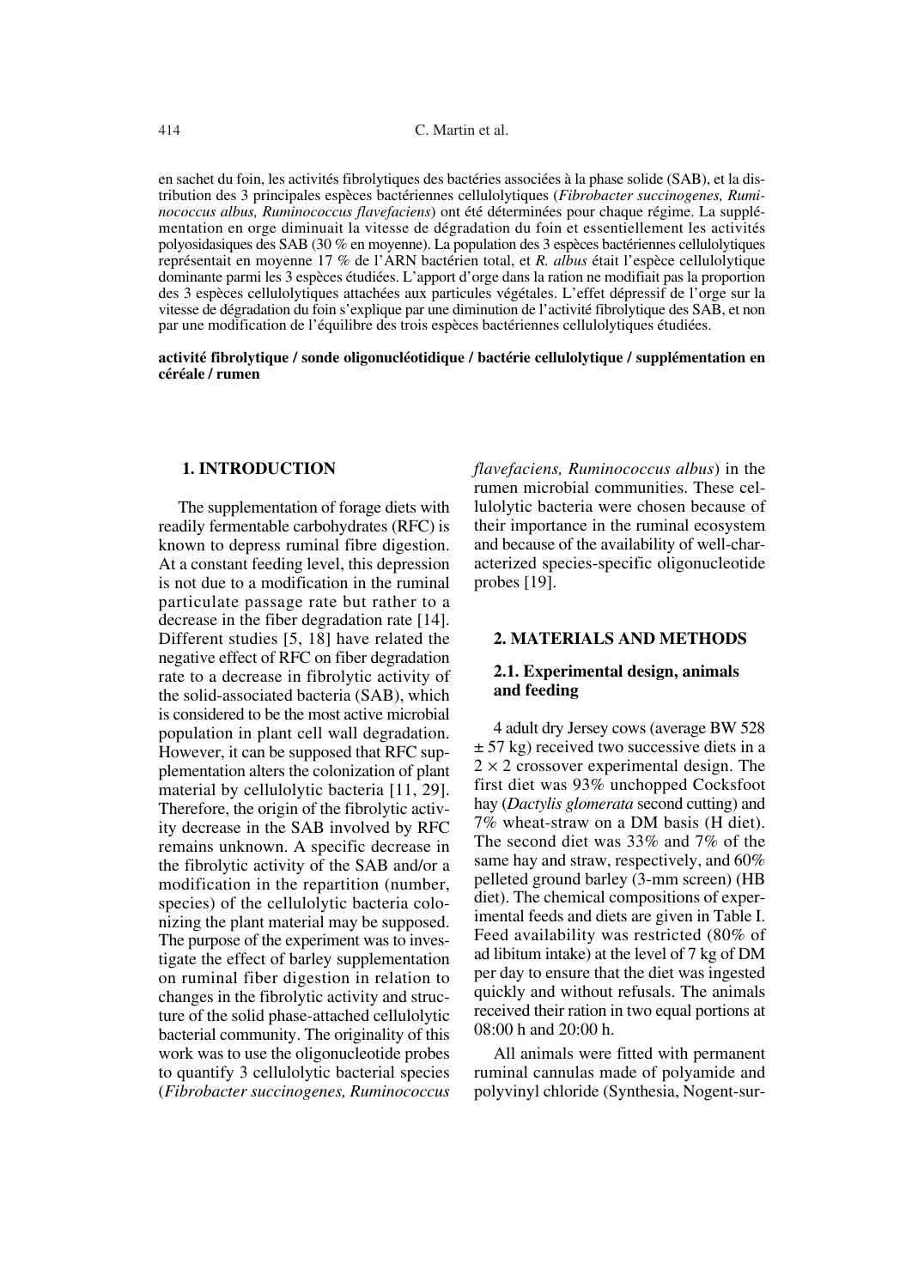| Item                              | <b>OM</b> | CP     | Crude<br>fiber | Starch |  |  |  |
|-----------------------------------|-----------|--------|----------------|--------|--|--|--|
|                                   |           | $%$ DM |                |        |  |  |  |
| Feeds                             |           |        |                |        |  |  |  |
| Hay                               | 93.4      | 14.8   | 32.4           |        |  |  |  |
| <b>Straw</b>                      | 91.1      | 3.0    | 40.1           |        |  |  |  |
| Barley                            | 96.6      | 11.6   | 5.9            | 57.0   |  |  |  |
| Diets                             |           |        |                |        |  |  |  |
| 93% hay $+7%$ straw               | 93.3      | 14.0   | 32.9           |        |  |  |  |
| 33% hay $+7%$ straw $+60%$ barley | 95.2      | 12.1   | 17.0           | 34.2   |  |  |  |

**Table I.** Chemical composition of experimental feeds and diets.

Marne, France) and were used as donor animals for rumen digesta. Surgery was performed in a sterile environment under general anesthesia (isofluorane; ICIU Pharma-vétérinaire, Paris, France). Cows received antibiotic treatments for 4 d after surgery. They were housed in individual metabolism cages in an air-conditioned and continuously lit room, with free access to water and mineralized salt blocks (38% N, 0.9% Zn, 0.075% Mn, 0.15 Cu, 0.009% I, and 0.0003% Co).

Six-week adaptation periods were allowed for each diet followed by two-week measurement periods.

#### **2.2. In situ forage degradation**

The hay DM degradation rate in the rumen was measured for each dietary treatment by the in situ technique. Polyester bags (Ankom Co, Fairport, NY, USA; pore size: 53 µm; internal dimensions:  $5 \times 10$  cm) were dried (80 °C for 24 h), weighed, filled with 3 g of ground hay (sieve size 3 mm), and introduced in the rumen just before morning feeding for 2, 4, 8, 16, 24, 48 and 72 h. There were two replicate bags for each incubation time. The bags were rinsed in a washing machine with 3 successive 2-min washings, dried (80 °C for 48 h), and weighed. The DM degradation kinetics, representing those of plant cell walls, were fitted to an exponential model with lag time [3]:

$$
D(t) = a + b (1 - e^{-c(t-\theta)}),
$$

where  $D(t)$  is the percentage disappearance from the bag at time *t*, of the rapidly (*a*) and slowly (*b*) degradable fraction, *c* is the constant rate of degradation of  $b$ , and  $\theta$  the lag time before degradation began. Effective degradability was calculated using the particle outflow rate of  $0.06$  h<sup>-1</sup> [28].

## **2.3. Sample collection, ruminal pH measurements and separation of solid-associated bacteria**

Samples of ruminal digesta (1 kg), as a mix of liquid and solid phase, were manually taken from the ventral sac of the rumen via the cannula in a capped plastic container to minimize oxygen contact. For each animal, the samples were collected prior  $(-1 h)$  and after  $(+3 h)$  the a.m. feeding on two sampling days with a 2-day interval to avoid possible disturbance of ruminal function. Collection of ruminal contents was duplicated for each animal on two consecutive weeks.

A portion  $(50 \text{ g})$  of the rumen contents was immediately strained through a 100-µm nylon filter and the ruminal juices were then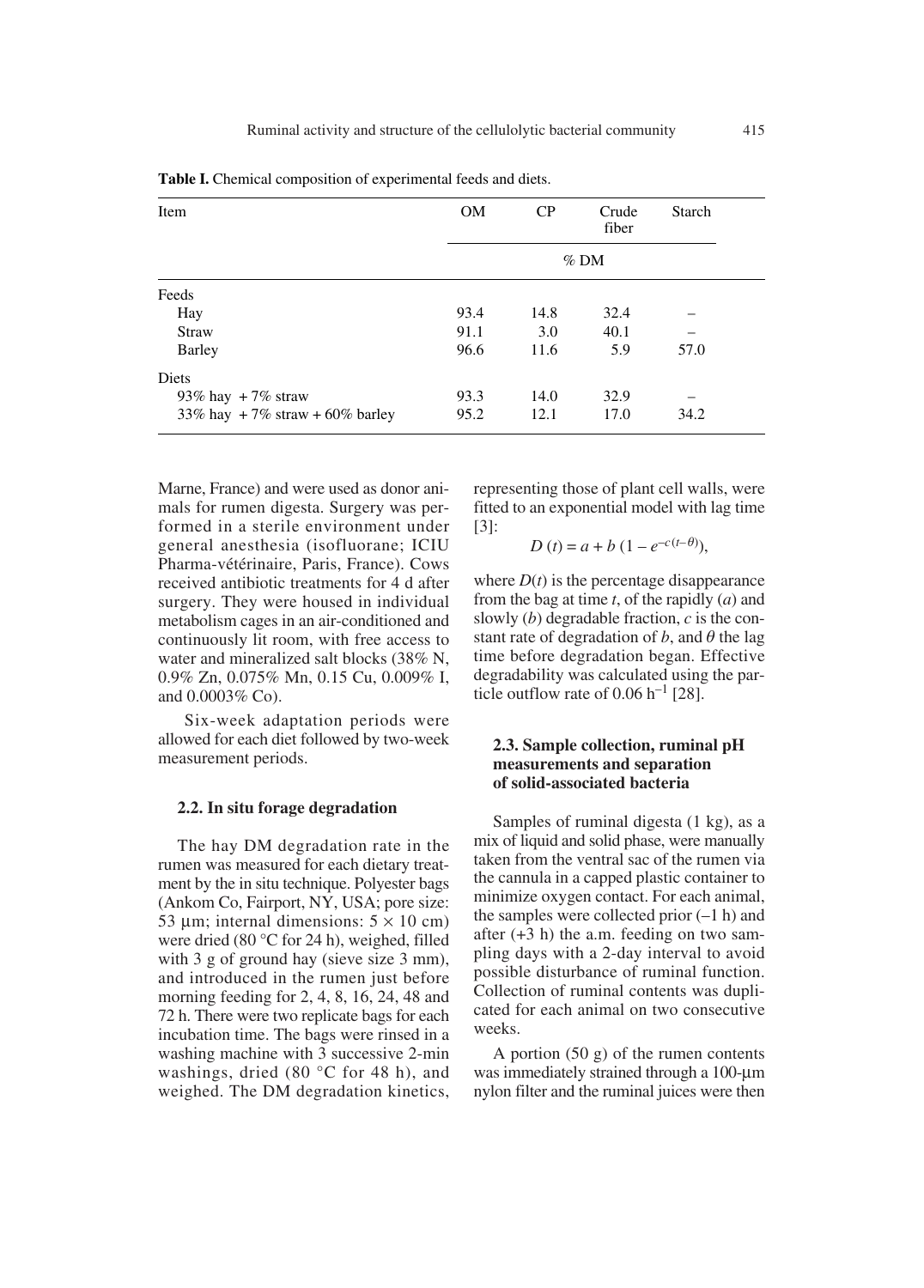maintained under magnetic stirring for the measurement of pH with a digital pH-meter CG840 (Ag/AgCl electrode).

The second portion of rumen contents were rapidly transported to the laboratory for separation of the solid-associated microbial population under anaerobic conditions. Samples were strained through a 100-µm nylon filter to separate a solid phase (SP). Samples of SP (70 g) were washed with 350 mL salt solution prewarmed at 39 °C to remove the non-adherent and looselyadherent microbial populations and then recovered by filtration  $(100 \mu m)$ , and the washed digesta containing solid-associated bacteria (SAB) were then fractionated into 3 parts. A first sample (5 g) was cut to < 0.5 cm lengths and suspended in 25 mL of anaerobic buffer (0.025 M 2-(N-morpholino)ethane-sulphonic acid [MES], pH 6.5, 4 °C) containing 1 mM DL-dithiothreitol (DTT) and stored at –80 °C before enzyme activity measurements. A second sample (30 g) was freeze-dried for quantification of the bacterial cellulolytic community and the remaining of washed digesta was used for dry matter content determination (48 h at 80 $\degree$ C).

## **2.4. Enzyme preparation and fibrolytic activity measurement**

Enzyme extraction from the SAB was performed under anaerobic conditions by the method detailed by Martin and Michalet-Doreau [13]. SAB were broken by defrosting and ultrasonic disintegration with an MSE Soniprep 150 disintegrator (MSE instruments, Crawley) to release intracellular enzymes. Samples were sonicated for four 30-s periods with 30-s intervals at 4 °C under anaerobic conditions. Unbroken cell material was removed by centrifugation (15000 *g*, 15 min, 4  $^{\circ}$ C), and the supernatant material was used to estimate polysaccharide depolymerase and glycoside hydrolase activities in the SAB. Enzyme preparations were stored under a  $CO<sub>2</sub>$  headspace in capped tubes at –80 °C before assay.

Fibrolytic activities (polysaccharidases and glycosidases) were measured using the assay detailed by Martin et al. [15]. Polysaccharidase activities were determined by measuring the amount of reducing sugars released from purified substrates (Birchwood-xylan, Sigma X-0502; carboxymethylcellulose (CMC), Sigma C-5678) after incubation of the substrate with the enzyme preparation at 39 °C for 60 min. Xylan and CMC  $(2 \text{ mg} \cdot \text{mL}^{-1})$  were prepared in MES buffer (0.025 M, pH 6.5) and incubated (1.0 mL) with the enzyme preparation (0.1 mL). The reaction was stopped by denaturating enzyme proteins (heating at 100 °C for 5 min). Reducing sugars were quantified spectrophotometrically at 410 nm [9].

Glycosidase activities were determined by measuring the amount of *p*-nitrophenol released from the appropriate *p*-nitrophenyl glycoside (Sigma, *p*-nitrophenyl-b-D $x$ ylopyranoside N-1232, - $\alpha$ -L-arabinofuranoside N-3641,  $-\beta$ -D-glucopyranoside N-7006; 5 mM in MES buffer 0.025 M, pH 6.5) after incubation of 1.0 mL substrate with 0.1 mL enzyme preparation at 39 °C for 15 to 60 min. The reaction was stopped by addition of 1.1 mL glycine-NaOH solution (0.4 mol glycine $-L^{-1}$ , pH 10.8). The released *p-*nitrophenol was quantified spectrophotometrically at 420 nm.

Enzyme and substrate controls were also performed simultaneously by replacing substrate and enzymes by the MES buffer, respectively. The protein content of the enzyme preparations was determined according to Pierce and Suelter [20] using bovine serum albumin as the standard. Enzyme activities were expressed as the quantity of reducing sugar (for polysaccharidases) or *p*-nitrophenol (for glycosidases) released per mg protein per 1 h for specific activity or g DM solid phase per 1 h for total activity.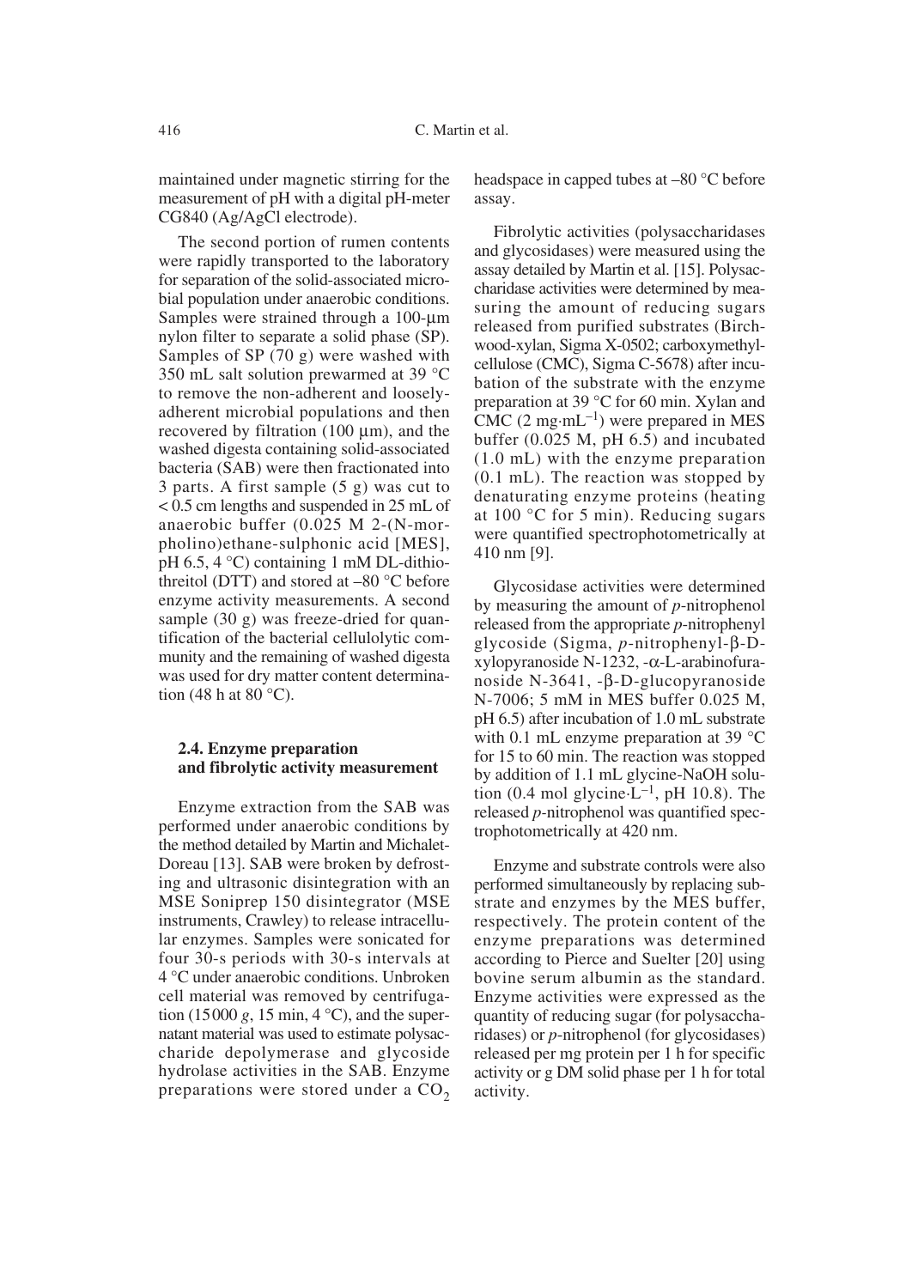## **2.5. Quantification of the cellulolytic bacterial species**

Selected cellulolytic bacterial species were quantified using specific 16S-rRNAtargeting probes. RNA was extracted from 50 mg of a freeze-dried sample by mechanical disruption of microorganisms for 2 min in a reciprocating shaker (MM2000, Kurt Retsch, 42781 Haam, Germany) with zirconium beads (diameter 0.1 mm). Samples were processed in conical screw-capped propylene vials. Each vial contained the freeze dried rumen content, 1 mL of RNAzol (Bioprobe Systems, 93100 Montreuil, France) and 0.1 g of zirconium beads. RNAzol contained guanidium thiocyanate (4 M) and phenol (pH 7.5). Mechanical disruption insured uniform extraction of nucleic acids from gram-positive, gram-negative and eucaryote microorganisms [24]. After shaking, the vials were heated at 100 °C for 2 min, and centrifuged (14000 *g* for 20 min). After two extractions with an equal volume of  $CHCl<sub>3</sub>$ , RNA was recovered by isopropanol precipitation (30 min at  $-20$  °C) and centrifugation (14000 *g* for 30 min). The pellet was then rinsed with  $200 \mu L$  of ethanol 75%, and centrifuged (14000 *g* for 6 min). Then RNA was suspended in 50  $\mu$ L of sterile PEPC water. RNA was quantified with a spectophotometer assuming an  $A_{260}$ of 1 for 40  $\mu$ g·mL<sup>-1</sup>. RNA was denatured by addition (1:3 vol/vol) of a solution of 2% glutaraldehyde in Na-phosphate buffer (0.05 M, pH 7.0). The RNA samples were then diluted to obtain a concentration of 10 mg $\mu L^{-1}$  with distilled water containing  $1 \mu$ g·mL<sup>-1</sup> of polyA (Boehringer Mannheim,

1112821) and  $0.02 \mu L \cdot mL^{-1}$  of bromophenol blue.

RNA extractions were blotted on nylon membranes (Hybond N+, Amersham Pharmacia Biotech, 91400 Saclay, France) using a dot-blot apparatus (Schleicher and Schuell Co., Dassel, Germany).

Hybridization was conducted using synthetic HPLC-purified oligonucleotide probes (Eurogentec, Seraing, Belgium) 5'endlabeled with  $32P$  using a T4 kinase (Eurogentec). Four  $\gamma$ -32P-labeled oligonucleotide probes were used: the probe S-D-Bact-0338 a-A-18 targeting the bacterial domain, probe S-S-F.suc-0650-a-A-20 targeting *Fibrobacter succinogenes*, probe S-S-R.alb-0196-a-A-18 targeting *Ruminococcus albus* and probe S-S-R.fla-1269-a-A-20 targeting *Ruminococcus flavefaciens* (Tab. II). The temperatures used for the stringent washes are also shown. Membranes were incubated for 1 h at 40  $\degree$ C with 3 mL of hybridization  $[0.9 \text{ M NaCl}; 50 \text{ mM NaPO}_4, \text{ pH } 7.2;$ 5 mM EDTA, pH 7.0; 10× Denhart solution and 0.5 mg·mL<sup>-1</sup> of poly(A)] before the addition of labeled oligonucleotide to about  $2 \times 10^5$  cpm per sample dot. Incubation was continued for 8 h at the same temperature, and the filters were washed in SSC 1¥ (150 mM NaCl, 1.5 mM sodium citrate) – 1% sodium dodecyl sulfate for 15 min at the temperatures indicated in Table II. Membranes were dried and exposed to a screen (Storm, Molecular Dynamics, ZI Les Bordes, CE 2318, 11 rue Madiot, 91923 Bondoufle, France). Bound probe was quantified by Image Quant Software (Molecular Dynamics). The amounts

| Reference          | Probe                                                    | Target | Sequence $(5^{\prime}-3^{\prime})$ | $T_w({}^{\circ}C)$ |
|--------------------|----------------------------------------------------------|--------|------------------------------------|--------------------|
| Stahl et al. [24]  | S-D-Bact-0338-a-A-18 Eubacteria                          |        | <b>GCTGCCTCCCGTAGGAGT</b>          | .54                |
| Stahl et al. [24]  | $S-S-F$ .suc-0650-a-A-20 $F$ . succinogenes              |        | <b>TGCCCCTGAACTATCCAAGA</b>        | 48                 |
| Odenyo et al. [19] | $S-S-R$ .alb-0196-a-A-18 <i>R. albus</i>                 |        | <b>GTCATGCGGCTTCGTTAT</b>          | 46                 |
|                    | Odenyo et al. [19] S-S-R.fla-1269-a-A-20 R. flavefaciens |        | <b>TTCTCTTTGTTAATTGCCAT</b>        | 45                 |

**Table II.** Oligonucleotide probes used in this trial.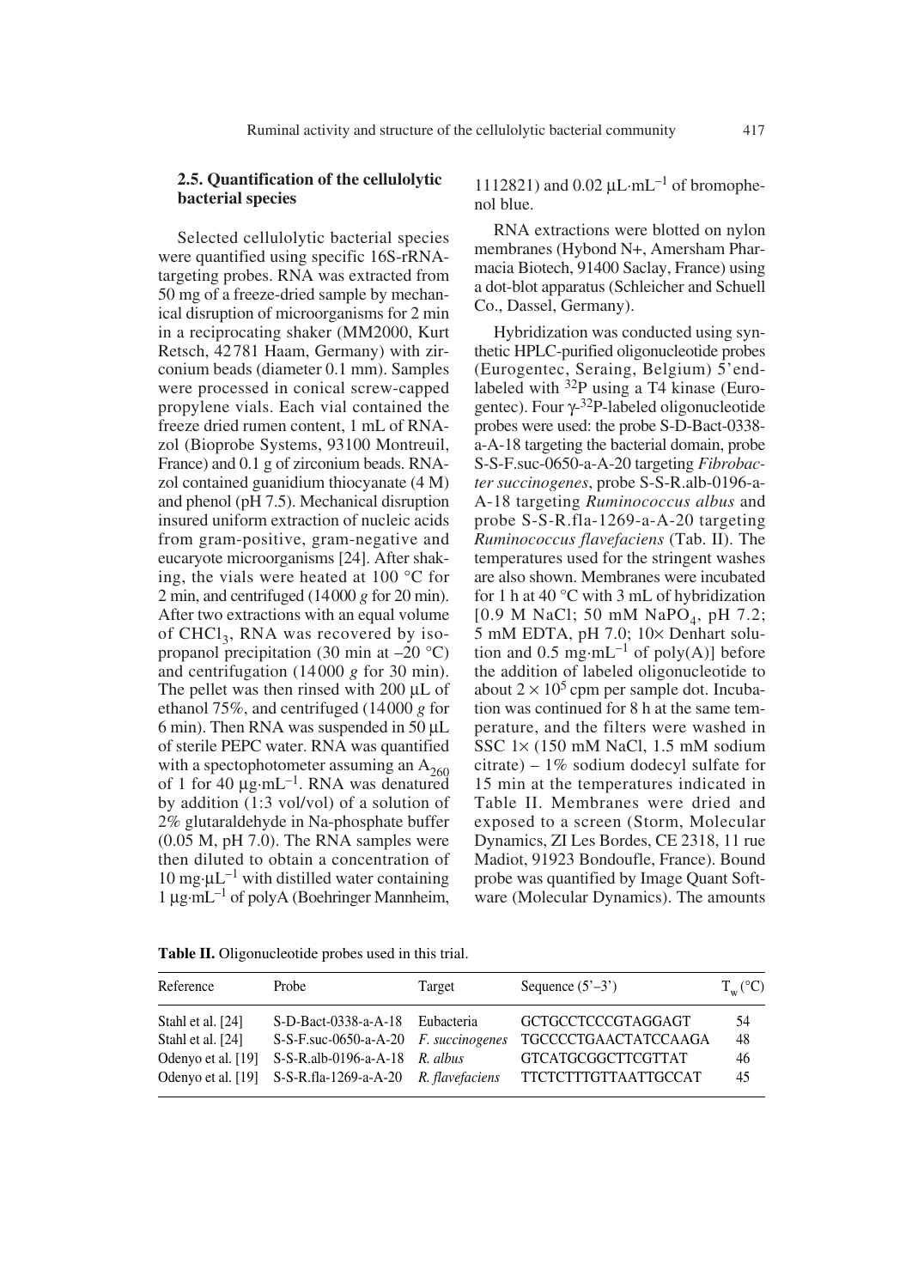of each cellulolytic species were expressed as percentages of the total bacterial RNA signal.

#### **2.6. Statistical analyses**

Variance of the data was analysed using the GLM procedure of SAS [22]. The model was:

$$
Yijk = \mu + Di + Cj + Pk + Eijk,
$$

where Y*ijk* was the dependent variable for diet  $i$  ( $i = 1$  to 2), for cow  $j$  ( $j = 1$  to 4), for period  $k$  ( $k = 1$  to 2);  $\mu$  was the population mean for the variable and E*ijk* was a random error associated with the observation *ijk*. For pH, enzyme activities and oligonucleotide probe data, the effects of sampling time and sampling time  $\times$  diet interaction were analyzed as a repeated time analysis of variance. Differences were tested using the PDIFF option and were declared significant at  $P < 0.1$ .

#### **3. RESULTS**

## **3.1 Ruminal pH and in situ forage degradation**

The mean ruminal pH was lower  $(P < 0.001$ ; data not shown) with the HB diet than with the H diet (6.47 vs. 6.83, respectively). For both diets, the ruminal pH decreased after feeding (*P* < 0.001), but the post-prandial variation was more dramatic for the HB diet than for the H diet (0.9 vs. 0.2 pH units, respectively;  $P < 0.001$ ).

In situ DM effective degradability of hay decreased by 6.4 percentage units  $(P < 0.1)$ ; Tab. III) between diets H and HB. This depressive effect of RFC on the degradability of hay was mainly related to a decrease in the degradation rate from 5.9 to  $4.0\% \cdot h^{-1}$  ( $P < 0.1$ ). The lag time increased slightly from 3.8 to 5.3 h in response to barley supplementation, but this difference was not statistically significant  $(P > 0.1)$ . Undegradable, rapid and slow fractions were comparable between the two diets  $(P > 0.1)$ .

## **3.2. Fibrolytic enzyme activities of the SAB**

Barley supplementation systematically involved a decrease in CMCase and xylanase activities (specific and total) of the SAB before  $(-1 h)$  and after  $(+3 h)$  feeding (Time  $\times$  Diet:  $P > 0.1$ ; Tab. IV). For the glycosidases, only the  $\beta$ -D-xylosidase activity (specific and total) and the  $\beta$ -D-glucosidase

| Item                                          | $\text{Hav} + \text{straw}$<br>(93/7) | $\text{Hay} + \text{straw} + \text{barley}$<br>(33/7/60) | <b>SEM</b> |
|-----------------------------------------------|---------------------------------------|----------------------------------------------------------|------------|
| Undegradable fraction $(\%)$                  | 20.8                                  | 20.3                                                     | 0.14       |
| Rapidly degradable fraction $(\%)$            | 19.2                                  | 18.7                                                     | 1.18       |
| Slowly degradable fraction $(\%)$             | 60.1                                  | 61.1                                                     | 1.25       |
| Lag time $(h)$                                | 3.8                                   | 5.3                                                      | 1.89       |
| Degradation constant rate $(\% \cdot h^{-1})$ | 5.9 <sup>a</sup>                      | 4.0 <sup>b</sup>                                         | 0.45       |
| Effective degradability $(\%)$                | 42.9 <sup>a</sup>                     | $36.5^{b}$                                               | 1.71       |

**Table III.** In situ DM degradation of alfalfa hay in response to barley supplementation.

<sup>a, b</sup> Means with different superscripts are significantly different  $(P < 0.1)$ .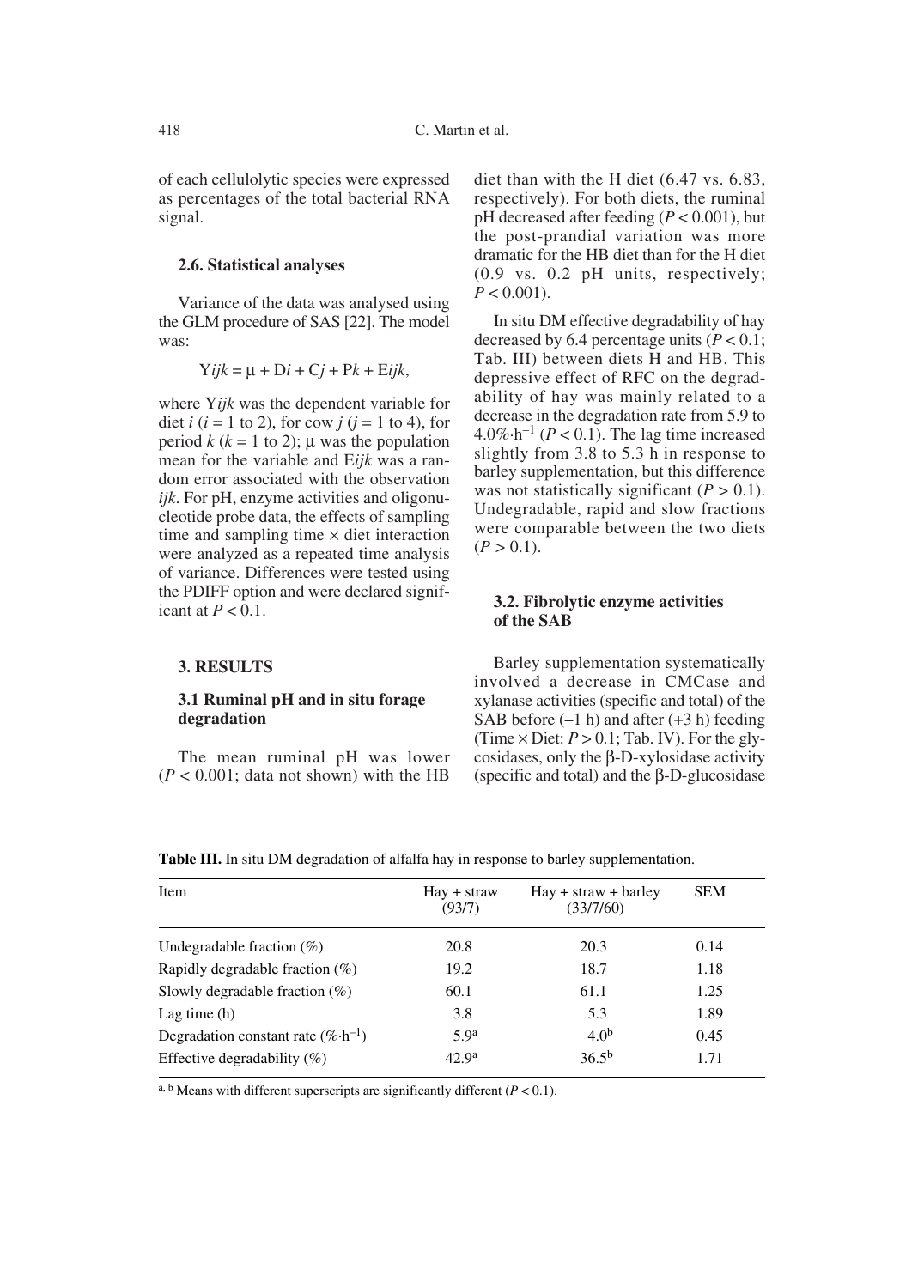| Item                                                                                        | Time (h)     |                | $\text{Hay} + \text{straw}$ $\text{Hay} + \text{straw} + \text{barley}$ |            | Effect |        |                         |
|---------------------------------------------------------------------------------------------|--------------|----------------|-------------------------------------------------------------------------|------------|--------|--------|-------------------------|
|                                                                                             | /feeding     | (93/7)         | (33/7/60)                                                               | <b>SEM</b> | Time   |        | Diet $Time \times$ Diet |
| Total activity, $\mu$ mol reducing sugar $\cdot$ g <sup>-1</sup> DM $\cdot$ h <sup>-1</sup> |              |                |                                                                         |            |        |        |                         |
| <b>CMCase</b>                                                                               | $-1$<br>$+3$ | 33.7<br>22.5   | 27.6<br>17.8                                                            | 1.7        | ***    | $\ast$ | <b>NS</b>               |
| Xylanase                                                                                    | $-1$<br>$+3$ | 314.7<br>168.7 | 226.4<br>127.5                                                          | 20.9       | ***    | $**$   | <b>NS</b>               |
| Specific activity, $\mu$ mol reducing sugar $mg^{-1}$ protein $h^{-1}$                      |              |                |                                                                         |            |        |        |                         |
| <b>CMCase</b>                                                                               | $-1$<br>$+3$ | 1.2<br>1.0     | 0.9<br>0.6                                                              | 0.1        | $(*)$  | $\ast$ | <b>NS</b>               |
| Xylanase                                                                                    | $-1$<br>$+3$ | 12.3<br>7.3    | 6.9<br>4.3                                                              | 0.8        | **     | ***    | NS                      |

**Table IV.** Polysaccharidase activities in rumen solid-associated bacteria in response to barley supplementation.

NS not significant.

(\*)  $P < 0.1$ ; \*  $P < 0.05$ ; \*\*  $P < 0.01$ ; \*\*\*  $P < 0.001$ .

specific activity decreased in response to barley supplementation for both sampling times studied (Time  $\times$  Diet:  $P > 0.1$ ; Tab. V). Irrespective of the diet considered, solid-associated bacteria fibrolytic activities (total or specific) of all enzymes studied (polysaccharidases, glycosidases) were significantly higher before  $(-1 h)$  than after feeding  $(+3 h)$ .

## **3.3. Cellulolytic bacterial community in the SAB**

Total bacterial rRNA concentration was comparable between diets before feeding but higher with the HB diet than with the H diet 3 h postfeeding (Time  $\times$  Diet: *P* < 0.05; Tab. VI). A comparable effect of the diet was observed 3 hours after feeding on the rRNA concentration of *R. albus* (Time:  $P < 0.05$ ; Time  $\times$  Diet:  $P < 0.1$ ; Tab. VI), but no diet effect was observed on the rRNA concentration of *F. succinogenes* and *R. flavefaciens*  $(P > 0.1$ ; Tab. VI).

The relative population size of the cellulolytic bacterial community was comparable between diets (Diet, Time  $\times$  Diet:  $P > 0.1$ ; Tab. VII) and represented an average of 17% of the total bacterial rRNA. No effect of the diet was observed on the proportion of the 3 individual cellulolytic bacteria studied  $(P > 0.1)$ . The relative population size of *R*. *albus* (% total bacterial rRNA) was systematically much greater than that of either *R. flavefaciens* and *F. succinogenes* and represented on average for both diets 65% of the cellulolytic bacterial rRNA examined.

## **4. DISCUSSION**

The supplementation of the forage diet with barley depressed the DM degradability of hay in the nylon bag, and was related to a decrease in the forage degradation rate. The depressive effect of readily fermentable carbohydrates on ruminal forage degradation is well known. And, in other studies [6, 14, 18], decreases in forage degradability with high-concentrate supplementation was also associated with a decrease in the degradation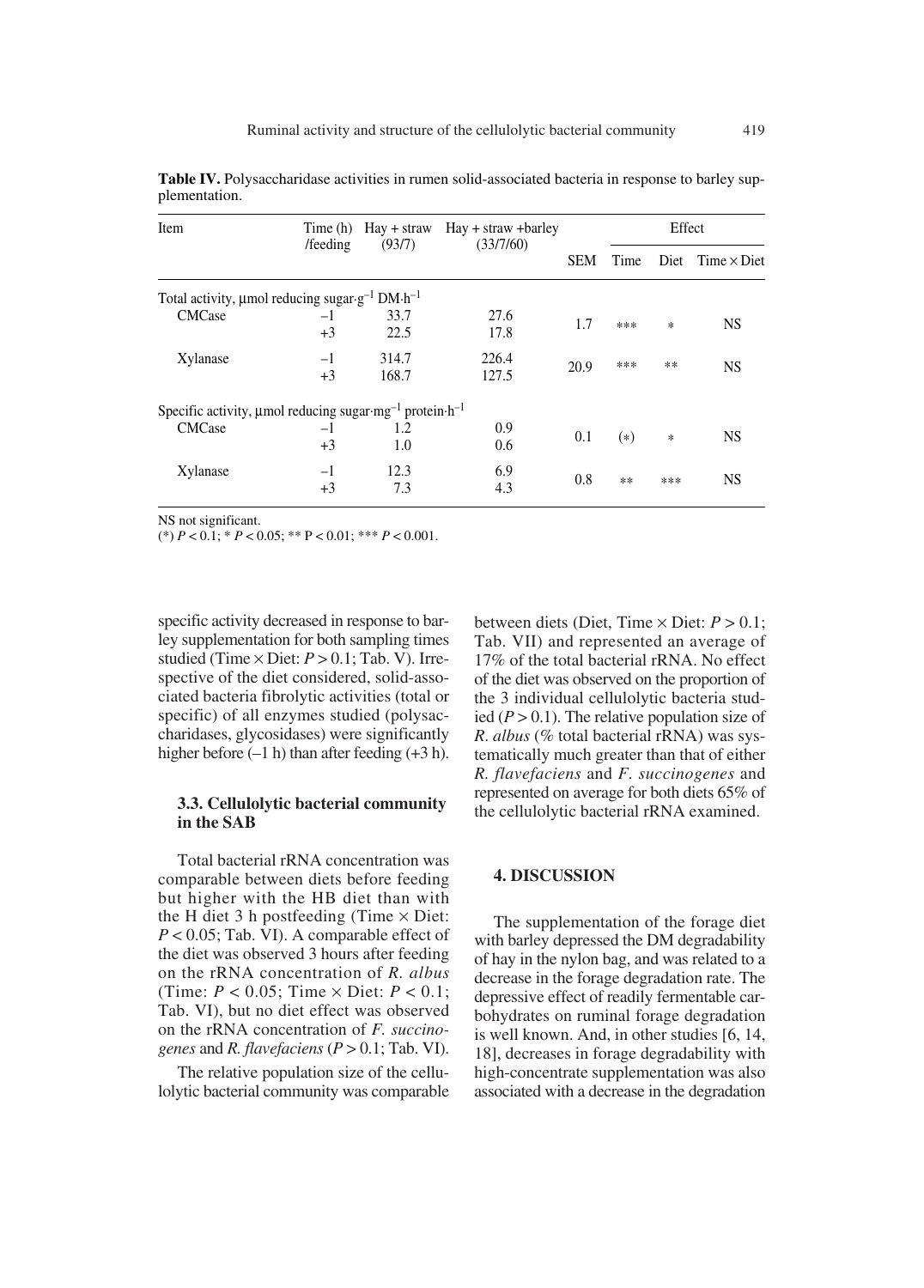| Item                                                                                | Time (h) |        | $\text{Hay} + \text{straw}$ $\text{Hay} + \text{straw} + \text{barley}$ |            | Effect |           |                         |
|-------------------------------------------------------------------------------------|----------|--------|-------------------------------------------------------------------------|------------|--------|-----------|-------------------------|
|                                                                                     | /feeding | (93/7) | (33/7/60)                                                               | <b>SEM</b> | Time   |           | Diet $Time \times Diet$ |
| Total activity, $\mu$ mol p-nitrophenol·g <sup>-1</sup> DM·h <sup>-1</sup>          |          |        |                                                                         |            |        |           |                         |
| $\alpha$ -L-arabinofuranosidase                                                     | $-1$     | 45.6   | 51.7                                                                    | 4.1        |        | <b>NS</b> | <b>NS</b>               |
|                                                                                     | $+3$     | 30.2   | 32.6                                                                    |            | $**$   |           |                         |
| $\beta$ -D-glucosidase                                                              | $-1$     | 56.0   | 60.2                                                                    |            |        |           |                         |
|                                                                                     | $+3$     | 51.7   | 43.5                                                                    | 3.9        | $\ast$ | <b>NS</b> | <b>NS</b>               |
| $\beta$ -D-xylosidase                                                               | $-1$     | 108.8  | 81.5                                                                    | 9.1        | $***$  | *         | <b>NS</b>               |
|                                                                                     | $+3$     | 71.6   | 51.9                                                                    |            |        |           |                         |
| Specific activity, $\mu$ mol p-nitrophenol·mg <sup>-1</sup> protein·h <sup>-1</sup> |          |        |                                                                         |            |        |           |                         |
| $\alpha$ -L-arabinofuranosidase                                                     | $-1$     | 1.43   | 1.56                                                                    |            |        |           |                         |
|                                                                                     | $+3$     | 1.03   | 1.06                                                                    | 0.08       | ***    | <b>NS</b> | NS.                     |
| $\beta$ -D-glucosidase                                                              | $-1$     | 1.79   | 1.77                                                                    | 0.09       |        |           |                         |
|                                                                                     | $+3$     | 1.64   | 1.32                                                                    |            | $**$   | $(*)$     | <b>NS</b>               |
| $\beta$ -D-xylosidase                                                               | $-1$     | 3.55   | 1.97                                                                    |            |        |           |                         |
|                                                                                     | $+3$     | 2.30   | 1.60                                                                    | 0.25       | $**$   | **        | <b>NS</b>               |

Table V. Glycosidase activities in rumen solid-associated bacteria in response to barley supplementation.

NS not significant.

 $(*) P < 0.1$ ;  $* P < 0.05$ ;  $** P < 0.01$ ;  $** P < 0.001$ .

| Item                                             | Time (h) | $\text{Hay} + \text{straw}$ $\text{Hay} + \text{straw} + \text{barley}$ |           | Effect     |       |           |                    |
|--------------------------------------------------|----------|-------------------------------------------------------------------------|-----------|------------|-------|-----------|--------------------|
|                                                  | /feeding | (93/7)                                                                  | (33/7/60) | <b>SEM</b> | Time  | Diet      | Time $\times$ Diet |
| Total bacterial rRNA,                            |          |                                                                         |           |            |       |           |                    |
| $\mu$ g·g <sup>-1</sup> DM                       | $-1$     | 2474                                                                    | 2272      |            |       |           |                    |
|                                                  | $+3$     | 1466                                                                    | 2480      | 246        | $(*)$ | $(*)$     | $\ast$             |
| Sum of the 3 cellulolytic                        |          |                                                                         |           |            |       |           |                    |
| bacterial rRNA, $\mu$ g·g <sup>-1</sup> DM -1    |          | 369                                                                     | 349.8     |            |       |           |                    |
|                                                  | $+3$     | 200                                                                     | 610.8     | 86         | *     | $(*)$     | ***                |
| F. succinogenes rRNA,                            |          |                                                                         |           |            |       |           |                    |
| $\mu$ g-g <sup>-1</sup> DM                       | $-1$     | 99.8                                                                    | 80.6      |            |       |           |                    |
|                                                  | $+3$     | 44.8                                                                    | 51.6      | 8          | ***   | <b>NS</b> | $(*)$              |
| <i>R. albus</i> rRNA, $\mu$ g·g <sup>-1</sup> DM | $-1$     | 184.4                                                                   | 203.4     |            |       |           |                    |
|                                                  | $+3$     | 113.4                                                                   | 502.8     | 88         | *     | *         | $(*)$              |
| R. flavefaciens rRNA,                            |          |                                                                         |           |            |       |           |                    |
| $\mu$ g·g <sup>-1</sup> DM                       | $-1$     | 84.8                                                                    | 65.8      |            |       |           |                    |
|                                                  | $+3$     | 41.8                                                                    | 56.4      | 16         | **    | <b>NS</b> | *                  |

| Table VI. Solid-associated cellulolytic bacterial community in response to barley supplementation. |
|----------------------------------------------------------------------------------------------------|
|----------------------------------------------------------------------------------------------------|

NS not significant.

 $(*) P < 0.1$ ;  $* P < 0.05$ ;  $** P < 0.01$ ;  $*** P < 0.001$ .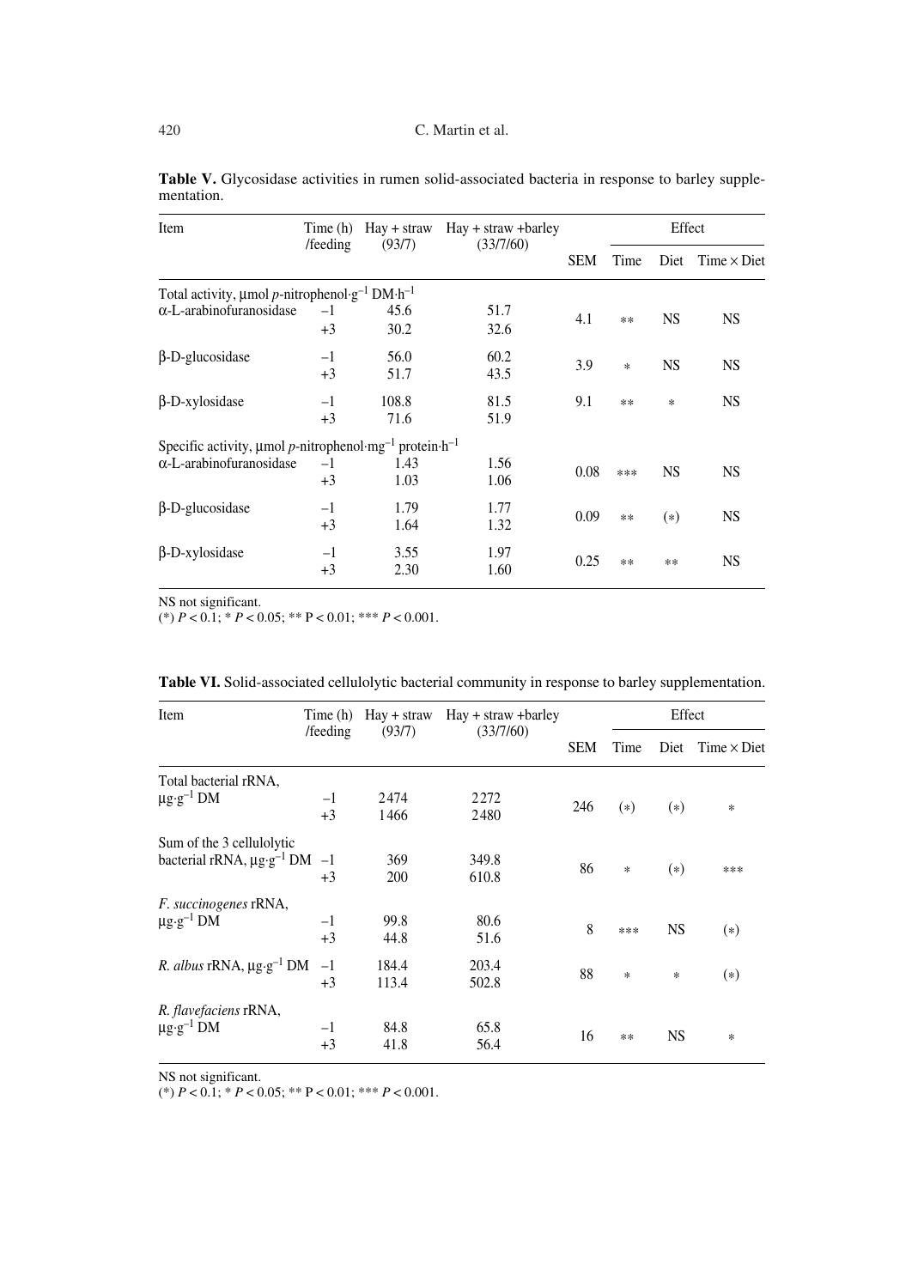| Item                        | Time (h)           | $\text{Hav} + \text{straw}$ | $\text{Hay} + \text{straw} + \text{barley}$ |      |           | Effect                    |           |
|-----------------------------|--------------------|-----------------------------|---------------------------------------------|------|-----------|---------------------------|-----------|
|                             | /feeding<br>(93/7) | (33/7/60)                   | <b>SEM</b>                                  | Time |           | $Diet$ Time $\times$ Diet |           |
| Sum of the 3 cellulolytic   |                    |                             |                                             |      |           |                           |           |
| bacterial rRNA              | $-1$               | 14.9                        | 15.4                                        | 5.1  | <b>NS</b> | <b>NS</b>                 | <b>NS</b> |
|                             | $+3$               | 13.6                        | 24.7                                        |      |           |                           |           |
| <i>F. succinogenes</i> rRNA | $-1$               | 4.0                         | 3.5                                         | 0.8  | <b>NS</b> | <b>NS</b>                 | <b>NS</b> |
|                             | $+3$               | 3.1                         | 2.1                                         |      |           |                           |           |
| R. albus rRNA               | $-1$               | 7.5                         | 9.0                                         |      | <b>NS</b> | <b>NS</b>                 | <b>NS</b> |
|                             | $+3$               | 7.6                         | 20.3                                        | 4.0  |           |                           |           |
| R. flavefaciens rRNA        | $-1$               | 3.4                         | 2.9                                         | 0.9  |           |                           |           |
|                             | $+3$               | 2.9                         | 2.3                                         |      |           | <b>NS</b><br><b>NS</b>    | <b>NS</b> |

**Table VII.** rRNA percentage of each bacterial species relative to total bacterial rRNA in response to barley supplementation.

NS not significant.

rate. Our results confirmed that at a constant feeding level, the reduced digestion of the plant cell wall in the rumen in response to RFC supplementation may be due more to the reduced digestive capacity of the rumen microbial ecosystem than to the reduced retention time of forage particles [14].

Since the solid-associated bacterial community is known to constitute the greatest and the most active rumen microbial community with regards to microbial mass and fibrolytic activities [13, 15, 30], enzyme and community structure were preferentially assessed in this population.

Barley supplementation induced a decrease in total and specific polysaccharidase activities (CMCase, xylanase) of the SAB. The glycosidase activities were not systematically depressed by barley supplementation confirming that such activities are widely represented in the rumen microbial ecosystem and are less specific to the fibrolytic microorganisms than the polysaccharidase activities [18, 25]. So, the depression in the in situ forage degradation rate may be related to a reduction of CMCase

and xylanase activities as a result of barley supplementation of the SAB [5, 13, 18]. Two hypotheses may be proposed to explain the negative effect of RFC on the fibrolytic enzyme activities of bacteria adhering to plant material: (1) a catabolite regulation of fibrolytic enzymes involving end products of starch degradation barley [4, 26] and/or a low ruminal pH characterizing the mixed diet [5, 13] as observed in the present work; (2) a modification of the bacterial colonization and/or species associated with particles. Originally, our work was also to detect and quantify the selected cellulolytic bacterial species associated with plant material by a molecular approach, such as the 16S-rRNA-targeted oligonucleotide probes. This technique allows the analysis of the microbial populations to a degree that is not possible by classical microbial culture techniques [1, 21, 23].

The fact that the colonization of feed particles by the bacterial community was not affected in the presence of barley is in agreement with other data [8, 10, 27] mentioning that the number of cellulolytic bacteria, determined by the classical culture-based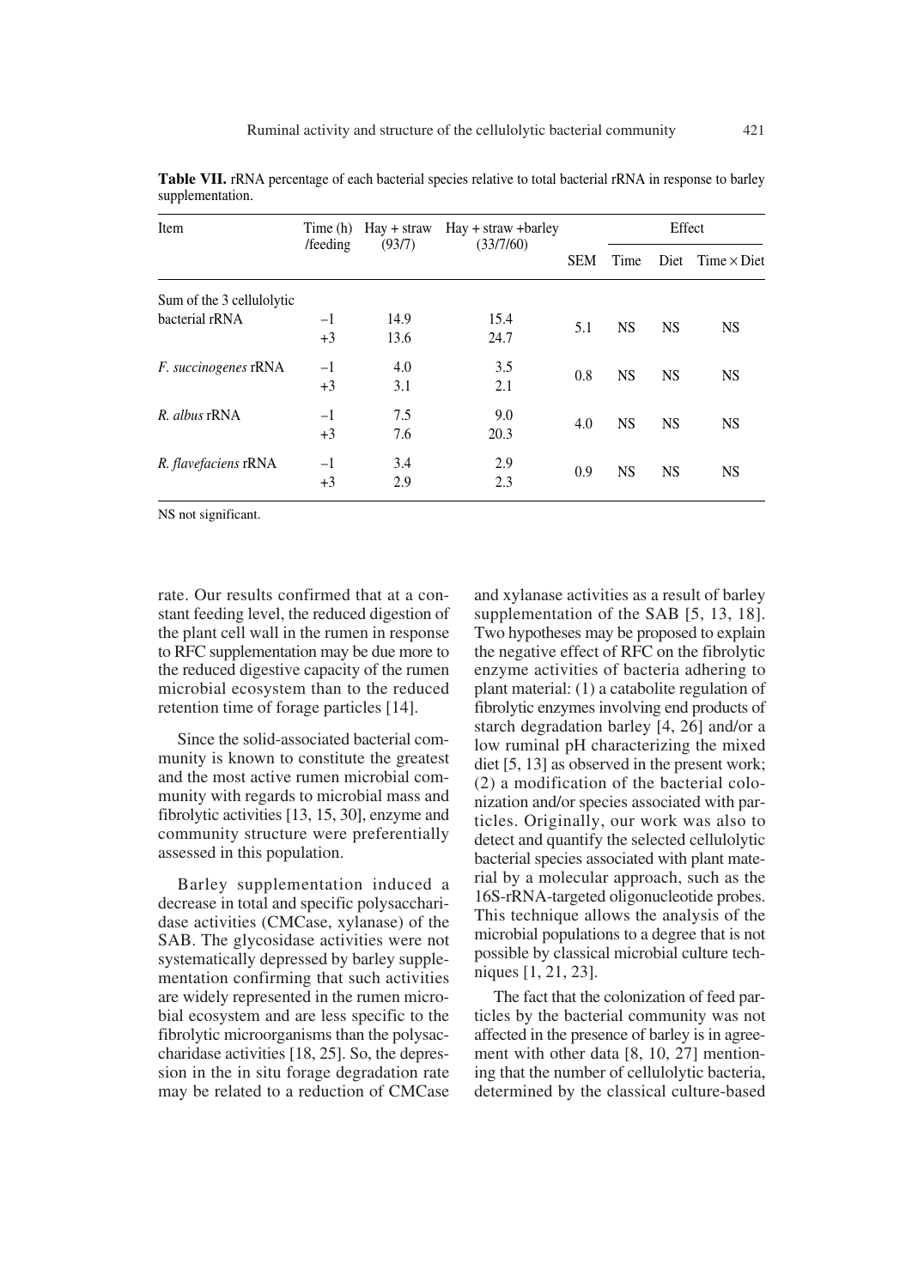technique, remained stable when grain feeding increased. In a previous work, we also reported that the density of microorganisms adherent to particles, estimated with  $15N$  as a microbial marker, was similar on diets containing from 0% to 35% barley diets [13]. The increase of *R. albus* concentration in the presence of barley was not noted by Vander Linden et al. [27]. In the contrast, these authors observed that the concentrations of *R. flavefaciens* increased in sheep when the percentage of grains increased from 0 to 40% in the diet. In our study, the 3 dominant cellulolytic bacteria in the ruminal ecosystem were studied but it cannot be excluded that other cellulolytic bacteria or fungi species were not modified by barley supplementation. However, it has been reported that the number of fungi present in the bovine rumen remains relatively constant for diets with 0% to 80% concentrate [12].

No effect of sampling time and diet was found on the proportions of the cellulolytic bacterial population and of the 3 different cellulolytic species associated with plant material. In agreement with this, the relative proportions of the different cellulolytic bacterial species, determined with the oligonucleotide probes, remain fairly constant at several times after feeding for steers fed orchardgrass [2] or for sheep fed a diet containing 60% barley [16]. Concerning the effect of the diet on the relative population size of the cellulolytic bacterial community, only one study dealing with this aspect is available in the literature [29]. The authors assessed the relative proportion of the 3 cellulolytic bacterial species in the rumen of lactating cows fed different diets varying in the amounts (24 vs. 32%) and sources of forages (alfalfa silage vs. corn silage). And, despite large differences in ruminal fermentative parameters (pH, AGV) from individual cows, the relative population sizes of individual cellulolytic species showed few consistent differences according to the diets for individual cows.

The range of post-feeding variations in the rRNA concentrations of the cellulolytic bacterial community differed between diets. The bacterial concentration of the 3 cellulolytic species studied decreased systematically after feeding the forage diet. With the barley supplemented diet, the post-feeding decrease in rRNA concentration of *F. succinogenes* and *R. flavefaciens* was less marked than with the H diet. In our study, animals were restrictively fed and ingested the same quantities of DM  $(7 \text{ kg-d}^{-1})$  for both diets, but the quantities of fiber ingested were two fold lower for the mixed diet  $(1.2 \text{ kg-d}^{-1})$  than for the hay diet  $(2.3 \text{ kg-d}^{-1})$ . So, it could be supposed that the feed dilution effect on bacterial concentration in response to feed intake was less important with the HB diet than with the H diet because of the lower fiber pool ingested with the HB diet.

In contrast to the two other cellulolytic bacteria species studied, rRNA concentration of *R. albus* tended to increase after feeding the HB diet. This apparently different answer of *R. albus* may be related to the large variability (high SEM) in the response to the probe specific for *R. albus* and not to the representativeness of the rumen content samples. Considerable differences in the responses of *R. albus* and *R. flavefaciens* strains to their specific probes have already been reported [19, 29]. Different strains of a given microbial species may exist within and between animals [29].

The relative size of the cellulolytic bacterial population examined represented a mean of 17% of the total rumen bacterial community for the two diets. This value is higher than those reported in other studies for ruminal contents of sheep [7, 16, 17] or cows [29] where the relative population size of the three main cellulolytic species accounted for 4 to 9% of the total bacterial rRNA signal. In the present work, the relative population size of the *Ruminococci* (including *R. albus* and *R. flavefaciens*) were much greater than that of *F. succinogenes*. In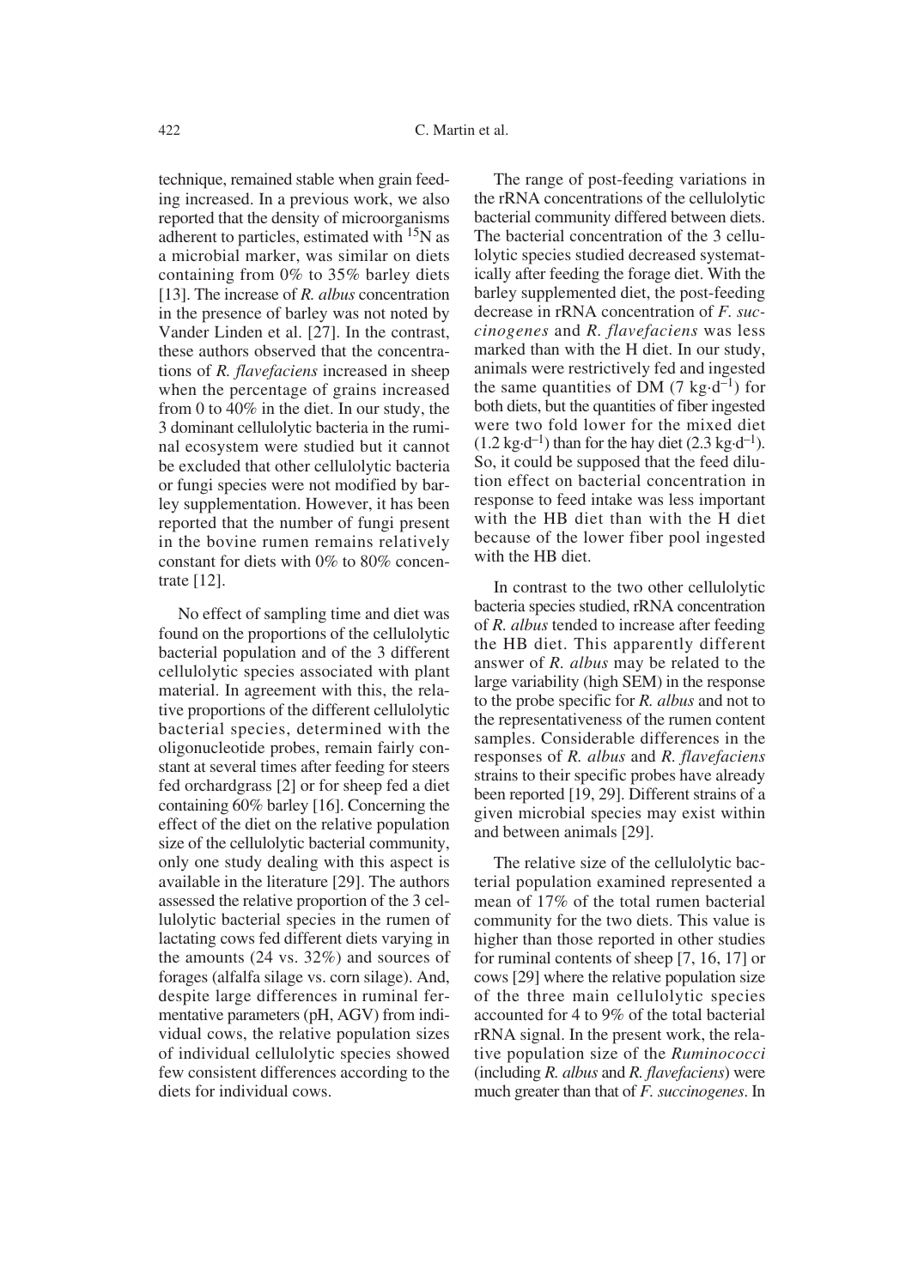agreement with our results, Weimer et al. [29] reported a higher proportion of the 2 *Ruminococci* compared to *F. succinogenes* in the ruminal microbial ecosystem of dairy cows, with *R. albus* as the dominant cellulolytic bacterial species (65% of the cellulolytic bacterial rRNA). In contrast in sheep, *F. succinogenes* was the main cellulolytic species or in equal proportion with the *Ruminococci* [16, 17]. These results suggest that the rumen microbial ecosystem of cows and sheep are characterized by different fibrolytic bacterial profile, but this needs to be confirmed.

#### **5. CONCLUSION**

It appears that the negative effect of the RFC on fiber degradation rate is not due to a modification of the balance of the cellulolytic bacterial species colonizing the plant material, but only to a specific decrease in fibrolytic activity of the solid-associated microorganisms. Fibrolytic enzyme activities of solid-associated microorganisms may be an effective way to assess the differences between various environments in relation with ruminal fiber digestion. Acting on fibrolytic activity of the rumen microbial ecosystem is a first step in the optimization of plant cell wall digestion, mainly when the digestion potential is not attained because digestion is compromised.

## **REFERENCES**

- [1] Alexander M.A., Microbial communities and interactions: a prelude, in: Hurst C.J., Knudsen G.R., McInerney M.J., Stetzenbach L.D., Walter M.P. (Eds.), Manual of Environmental Microbiology, Am. Soc. Microbiol, Washington, DC, 1997, pp. 5–13.
- [2] Briesacher S.L., May T., Grigsby K.N., Kerley M.S., Antony R.V., Paterson J.A., Use of DNA Probes to monitor nutritional effects on ruminal prokaryotes and *Fibrobacter succinogenes* S85, J. Anim. Sci. 70 (1992) 289–295.
- [3] Dhanoa M.C., On the analysis of dracon bag data for low degradability feeds, Grass For. Sci. 43 (1988) 441–444.
- [4] Huang L., Forsberg C.W., Cellulose digestion and cellulase regulation and distribution in *Fibrobacter succinogenes* subsp. *Succinogenes S85,* Appl. Environ. Microbiol. 56 (1990) 1221–1228.
- [5] Huhtanen P., Khalili H., The effect of sucrose supplements on particle-associated carbomethylcellulase (EC 3.2.1.4) and xylanase (EC 3.2.1.8) activities in cattle given grass silage based diets, Br. J. Nutr. 67 (1992) 245–255.
- [6] Kennedy D.W., Bunting L.D., Effects of starch on ruminal fermentation and detergent fibre digestion in lambs fed bermudagrass hay, Anim. Feed Sci. Technol. 36 (1992) 91–100.
- [7] Krause D.O., Darlymple B.P., Smith W.J., Mackie R.I., McSweeney C.S., 16S rDNA sequencing of *Ruminococcus albus* and *Ruminococcus flavefaciens*: design of a signature probe and its application in adult sheep, Microbiol. 145 (1999) 1787–1807.
- [8] Leedle J.A.Z., Barshun K., Hespell R.B., Postprandial trends in estimated ruminal digesta polysaccharides and their relation to changes in bacterial groups and ruminal fluid characteristics, J. Anim. Sci. 62 (1986) 789–803.
- [9] Lever M., Carbohydrate determination with 4-hydroxybenzoic acid hydrazide (PAHbAH): Effect of bismuth on the reaction, Anal. Biochem. 81 (1977) 21–27.
- [10] Mackie R.I., Gilchrist F.M.C., Roberts A.M., Hannah P.E., Schwartz H.M., Microbiological and chemical changes in the rumen during the stepwise adaptation of sheep to high concentrate diets, J. Agri. Sci. (Camb.). 90 (1978) 241–254.
- [11] McAllister T.A., Bae H.D., Jones G.A., Cheng K.J., Microbial attachment and feed digestion in the rumen, J. Anim. Sci. 72 (1994) 3004–3018.
- [12] McAllister T.A., Hristov A., Wang Y., Recent advances/current understanding of factors impacting barley utilization by ruminants, Proceedings of the 36th Annual Pacific Northwest Animal Nutrition Conference, 2001, pp. 93–114.
- [13] Martin C., Michalet-Doreau B., Variations in mass and enzyme activity of rumen microorganisms: effect of barley and buffer supplements, J. Sci. Food Agric. 67 (1995) 409–415.
- [14] Martin C., Michalet-Doreau B., Influence of barley and buffer supplements on quantitative aspects of ruminal fiber digestion of cows, Arch. Anim. Nutr. 49 (1996) 203–211.
- [15] Martin C., Michalet-Doreau B., Fonty G., Williams A.G., Postprandial variations in the activity of polysaccharide-degrading enzymes of fluid- and particle-associated ruminal microbial populations, Curr. Microbiol. (1993) 223–228.
- [16] Michalet-Doreau B., Fernandez I., Fonty G., A comparison of enzymatic and molecular approaches to characterize the cellulolytic microbial ecosystems of the rumen and the cecum, J. Anim. Sci., in press.